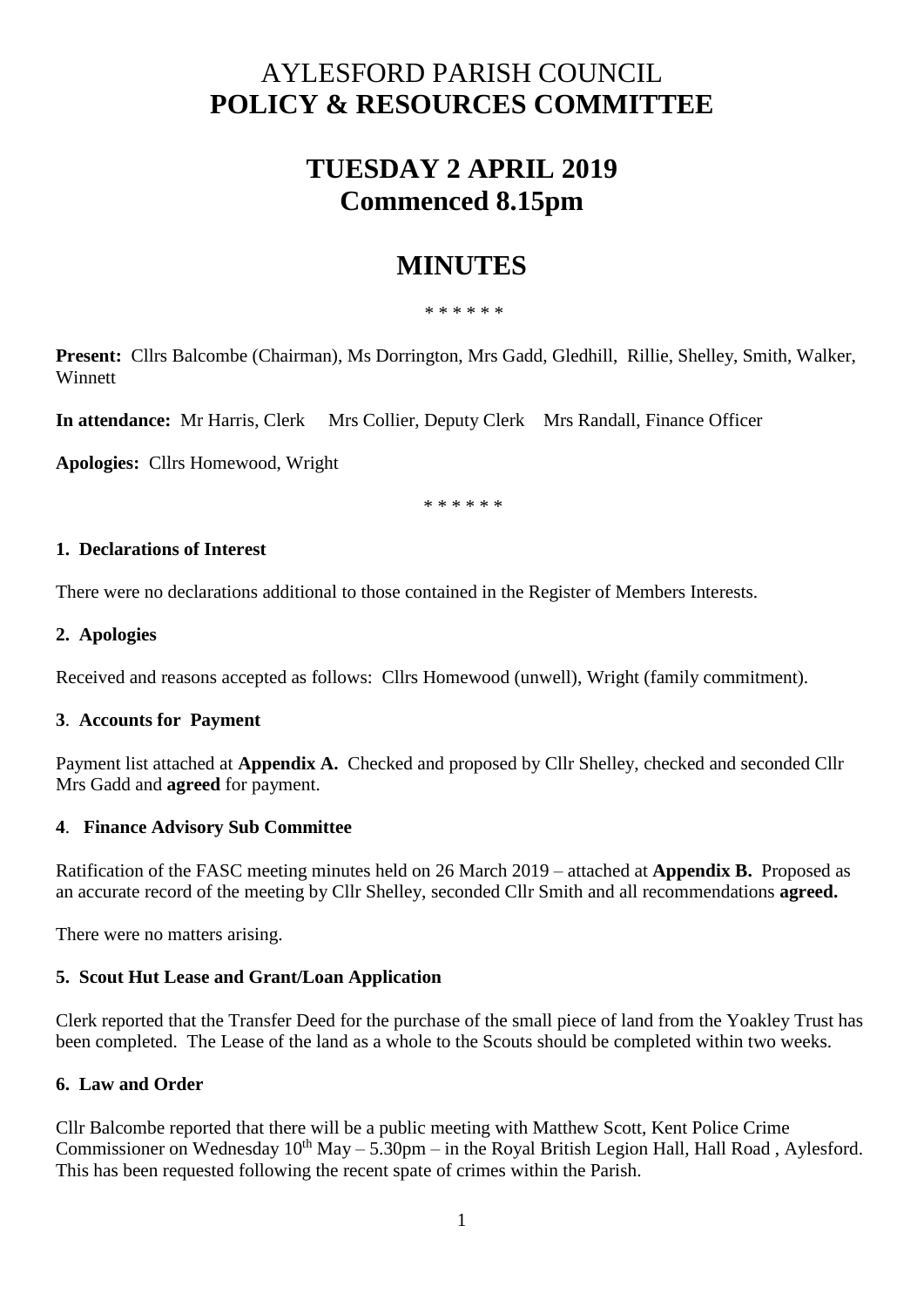## **7. Rugby Club/Netball League**

7.1 – Entrance road potholes – Quote to fill in - £1195 previously agreed. Clerk awaiting an updated quote for the work required now road works are complete in that area.

7.2 – Grass bund fencing between the Rugby Club entrance and the cemetery. Work completed.

7.3 – Use of Ferryfield by the Rugby Club for parking.

- Clerk to report on costs of alternative surfaces (concrete or similar) to provide a hardstanding at this access on to the field. Awaiting quotes for  $1 - 2$  metres of hardstanding.
- Clerk to report on progress with repairs to the bollard and its immediate surround. In hand.
- Clerk to report on considerations relating to the future hiring of Ferryfield to the Rugby Club. This will include the options of:

1. Continue with agreement to hire free of charge provided ground conditions are suitable, subject to agreement by the Club to pay all or a contribution towards the cost of the hardstanding

2. That the Council pay for the hardstanding and charge the Rugby Club an agreed fee each time it is used – a comparable rate to hire by the circus would be £100.

3. That the Council refuse any further requests from the Rugby Club to hire Ferryfield for parking.

It was **agreed** that a decision on how to proceed with this would be deferred until the costs of hardstanding installation are received.

#### **8. Flood Defences**

Following on from the presentation by the Environment Agency and TMBC at ESC on 22 January 2019, TMBC have now advised the Clerk that a Community Flood Plan Exercise will be held in Aylesford village, proposed date Thursday 23 May. Staff and Councillors will need to be involved in this event.

#### **9. Council Vacancies**

3 Aylesford South 1 Blue Bell Hill 1 Walderslade.

#### **10. KALC**

10.1 - Community Awards Scheme 2019. Presentation to be made to Archie Mitchell at 7pm prior to Parish Annual Meeting on 21 May 2019. Archie has confirmed attendance.

## **11. TMBC/ Parish Partnership Panel Meeting**

No report to this meeting.